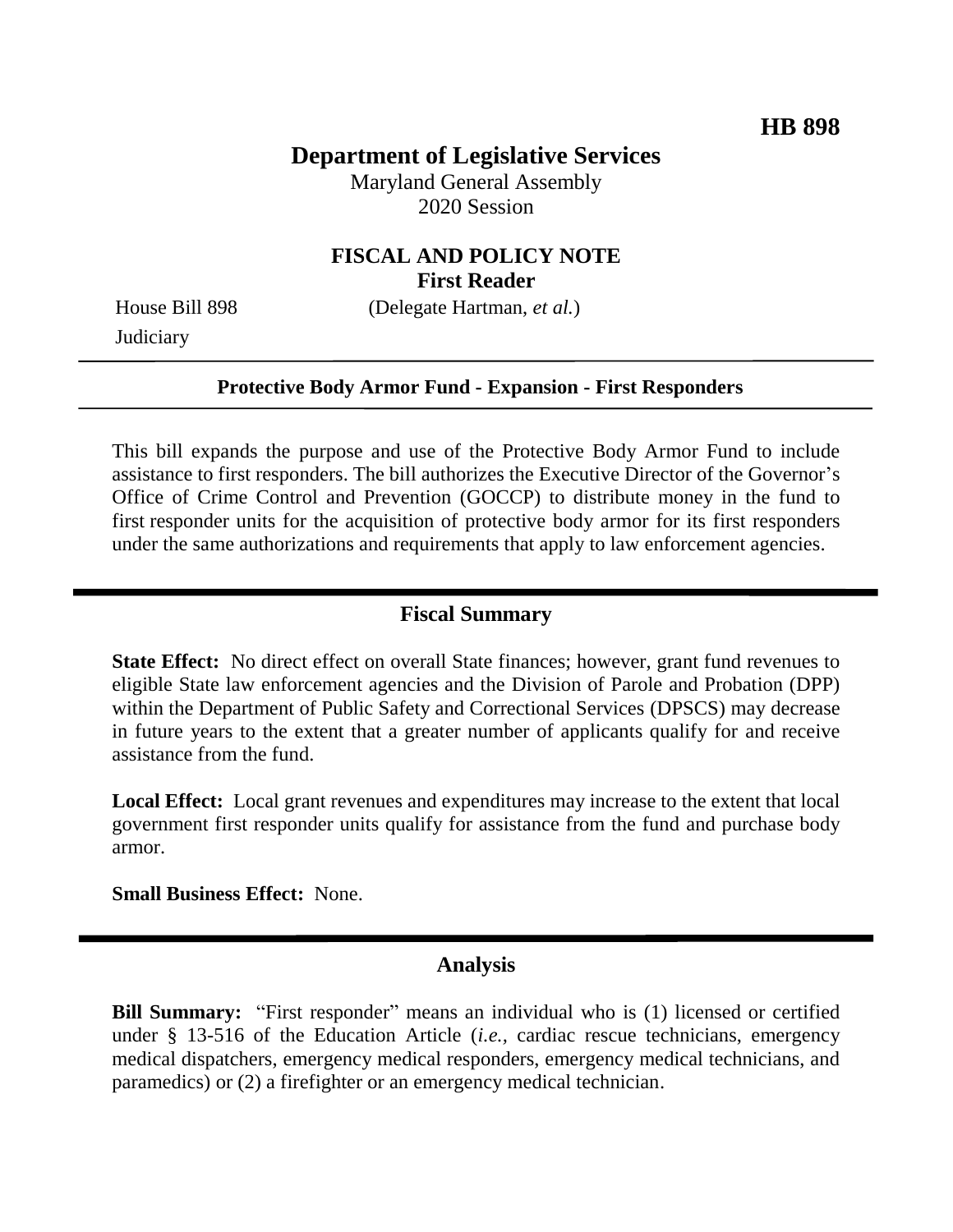**Current Law:** The Protective Body Armor Fund is a special fund administered by the Executive Director of GOCCP to assist local law enforcement agencies to (1) acquire protective body armor for each police officer of the local law enforcement agency and (2) replace protective body armor at least every 10 years, or sooner if testing indicates a need for replacement.

The fund consists of money appropriated in the State budget to the fund. As authorized by the executive director, the Treasurer must make payments out of the fund to local law enforcement agencies. A local law enforcement agency may use State money provided from the fund only to purchase or replace protective body armor. A single grant may not initially exceed 10% of the total money budgeted in the fund for any fiscal year.

In accordance with the State budget, grants to local law enforcement agencies are made based on the comparative needs of each local law enforcement agency as determined by the following criteria:

- the number of violent crime incidents committed within the jurisdiction of the local law enforcement agency for the last two years;
- the current number of sworn officers;
- the current number of sworn officers not assigned protective body armor;
- the number and age of protective body armor units currently in use by the local law enforcement agency;
- the number of protective body armor units requested for officers not currently assigned protective body armor and for officers assigned protective body armor in need of replacement due to age or wear;
- the regulations of the local law enforcement agency that relate to the use of protective body armor;
- the local law enforcement agency's budget request for supplies and equipment for the current and last two fiscal years; and
- any other information that the Secretary considers necessary to make grants for protective body armor.

After the initial allocation of money, the Secretary may distribute any money remaining in the fund on an equitable basis, as determined by the same criteria. After the required and permitted allocations are made to eligible local law enforcement agencies, the executive director may distribute any of the money remaining in the fund to DPP within DPSCS to assist the division to acquire protective body armor for its agents.

HB 898/ Page 2 A local law enforcement agency must use the money distributed from the fund as an addition to and not as a substitute for money appropriated from sources other than the fund